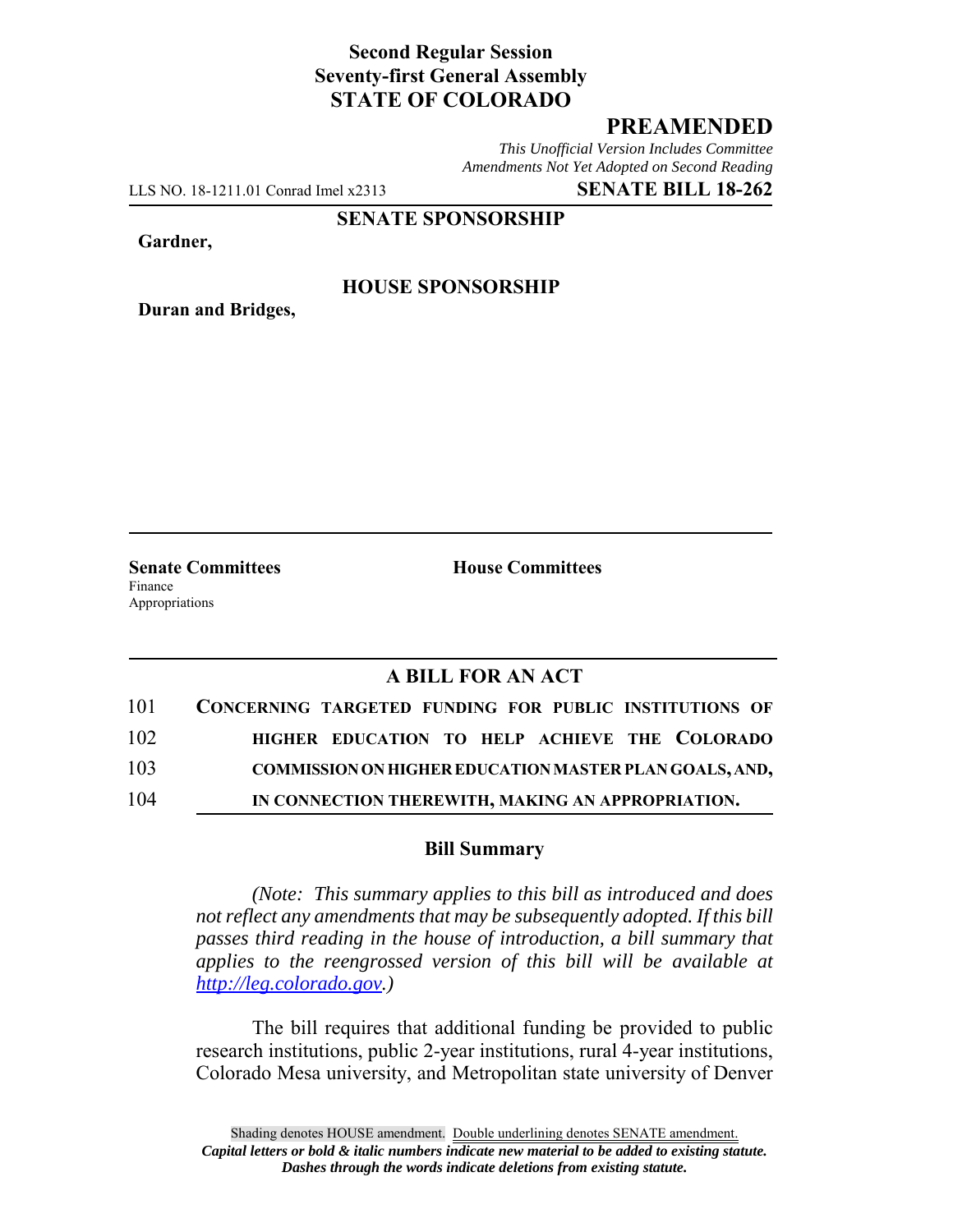to fund programs targeted to achieving the goals of the Colorado commission on higher education's (commission) master plan. Institutions that receive such funding must submit a plan to the department of higher education (department) and the commission identifying how funds will be spent to advance the institution's ability to make progress on the goals of the master plan. The department is required to submit a report to the joint budget committee summarizing the institutions' plans for use of funds and describing how each institution's plan advances the goals of the master plan.

 *Be it enacted by the General Assembly of the State of Colorado:* **SECTION 1. Legislative declaration.** (1) The general assembly hereby finds and declares that: (a) The general assembly is committed to ensuring that Colorado's public higher education system continues to serve all communities throughout the state; (b) Postsecondary credentials are more important than ever in order to meet labor market demands; (c) The role and mission of each of Colorado's public colleges and universities is different to reflect the diverse needs of Coloradans as they pursue postsecondary credentials; (d) The higher education funding allocation created in House Bill 14-1319, enacted in 2014, provides critical base funding to all of Colorado's public colleges and universities. It also includes a provision to ensure funds could be directed to institutions outside of the allocation model in order to target specific goals. (e) The Colorado commission on higher education's current master plan identifies four key goals that seek to increase credential completion, erase equity gaps, improve student success, and invest in

affordability and innovation; and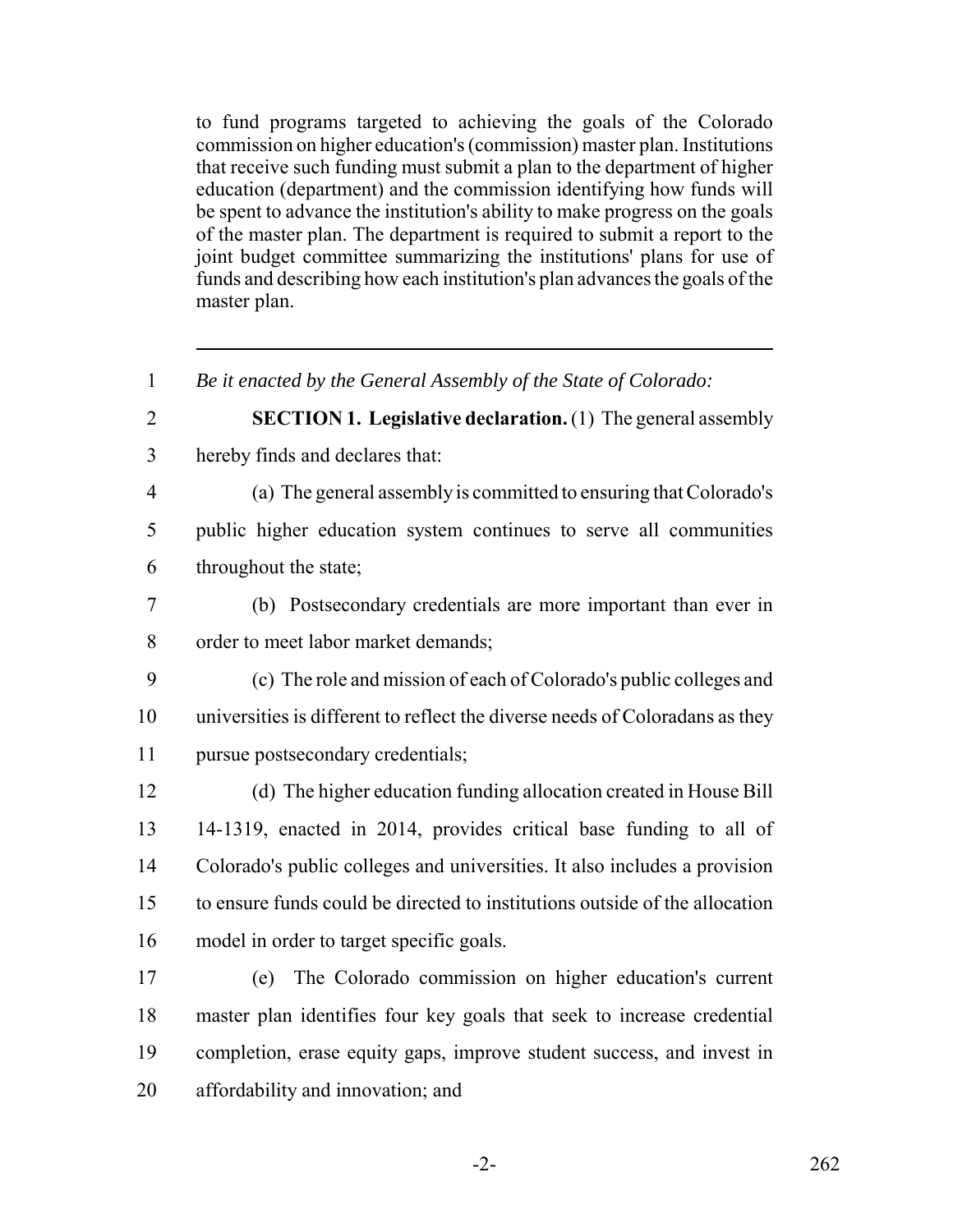(f) While the base allocation model advances these goals, additional targeted funds will help advance specific programs and services identified by each institution and communicated to the Colorado commission on higher education for their feedback. (2) The general assembly finds that these targeted investments in Colorado's public institutions of higher education will help to meet the needs of the state and achieve progress toward the master plan goals developed by the Colorado commission on higher education. **SECTION 2.** In Colorado Revised Statutes, **add** part 4 to article 18 of title 23 as follows: PART 4 TARGETED MASTER PLAN FUNDING **23-18-401. Definitions.** AS USED IN THIS PART 4, UNLESS THE CONTEXT OTHERWISE REQUIRES: (1) "COMMISSION" MEANS THE COLORADO COMMISSION ON 16 HIGHER EDUCATION ESTABLISHED PURSUANT TO SECTION 23-1-102. (2) "DEPARTMENT" MEANS THE COLORADO DEPARTMENT OF HIGHER EDUCATION CREATED AND EXISTING PURSUANT TO SECTION 24-1-114. (3) "INSTITUTION OF HIGHER EDUCATION" OR "INSTITUTION" MEANS A STATE INSTITUTION OF HIGHER EDUCATION, AS DEFINED IN SECTION 23-18-102 (10)(a), A LOCAL DISTRICT COLLEGE, OR AN AREA TECHNICAL COLLEGE. (4) "LONG-TERM CERTIFICATES" MEANS ALL CERTIFICATES AWARDED BY PUBLIC TWO-YEAR INSTITUTIONS THAT ARE AT LEAST TWENTY-FOUR CREDIT HOURS IN DURATION. (5) "MASTER PLAN" MEANS THE MASTER PLAN CREATED PURSUANT

-3- 262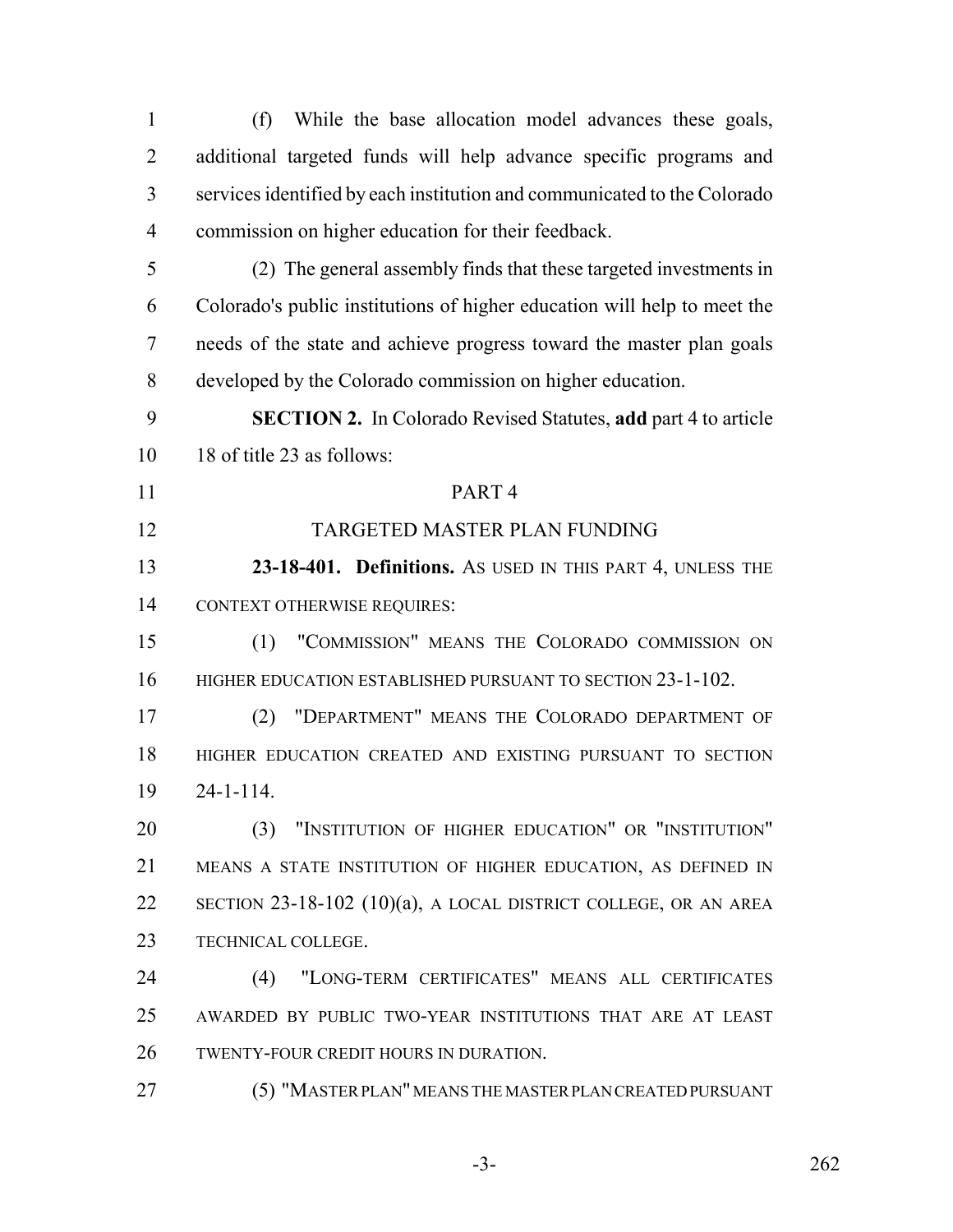TO SECTION 23-1-108.

 (6) "PELL CREDIT HOURS" MEANS THE TOTAL NUMBER OF COLLEGE OPPORTUNITY FUND STUDENT STIPEND CREDIT HOURS EARNED AT COLORADO MESA UNIVERSITY OR METROPOLITAN STATE UNIVERSITY OF DENVER BY PELL-ELIGIBLE STUDENTS.

 (7) "PUBLIC RESEARCH INSTITUTION" MEANS A PUBLIC POSTSECONDARY INSTITUTION GOVERNED BY THE BOARD OF REGENTS OF THE UNIVERSITY OF COLORADO, THE BOARD OF GOVERNORS OF THE COLORADO STATE UNIVERSITY SYSTEM, THE BOARD OF TRUSTEES OF THE COLORADO SCHOOL OF MINES, AND THE BOARD OF TRUSTEES OF THE UNIVERSITY OF NORTHERN COLORADO.

 (8) "PUBLIC TWO-YEAR INSTITUTION" MEANS A PUBLIC POSTSECONDARY INSTITUTION GOVERNED BY THE STATE BOARD FOR COMMUNITY COLLEGES AND OCCUPATIONAL EDUCATION, COLORADO MOUNTAIN COLLEGE,AIMS COMMUNITY COLLEGE, OR AN AREA TECHNICAL COLLEGE.

 (9) "RURAL FOUR-YEAR INSTITUTION" MEANS A PUBLIC POSTSECONDARY INSTITUTION GOVERNED BY ANY GOVERNING BOARD THAT IS NOT PART OF A SYSTEM, PROVIDES BACHELORS' DEGREES AS A PRIMARY FACTOR IN ITS ROLE AND MISSION, AND IS LOCATED IN A COUNTY WITH A POPULATION OF LESS THAN SEVENTY THOUSAND AS REPORTED BY THE STATE DEMOGRAPHY OFFICE IN THE DEPARTMENT OF LOCAL AFFAIRS. (10) "STEM DEGREES" MEANS ALL DEGREES AWARDED BY A PUBLIC RESEARCH INSTITUTION THAT ARE OF BACHELOR'S LEVEL AND ABOVE THAT ARE CONSIDERED STEM PRIORITY BY THE DEPARTMENT BASED UPON THE CLASSIFICATION OF INSTRUCTIONAL PROGRAM CODES

FROM THE FEDERAL DEPARTMENT OF EDUCATION.

-4- 262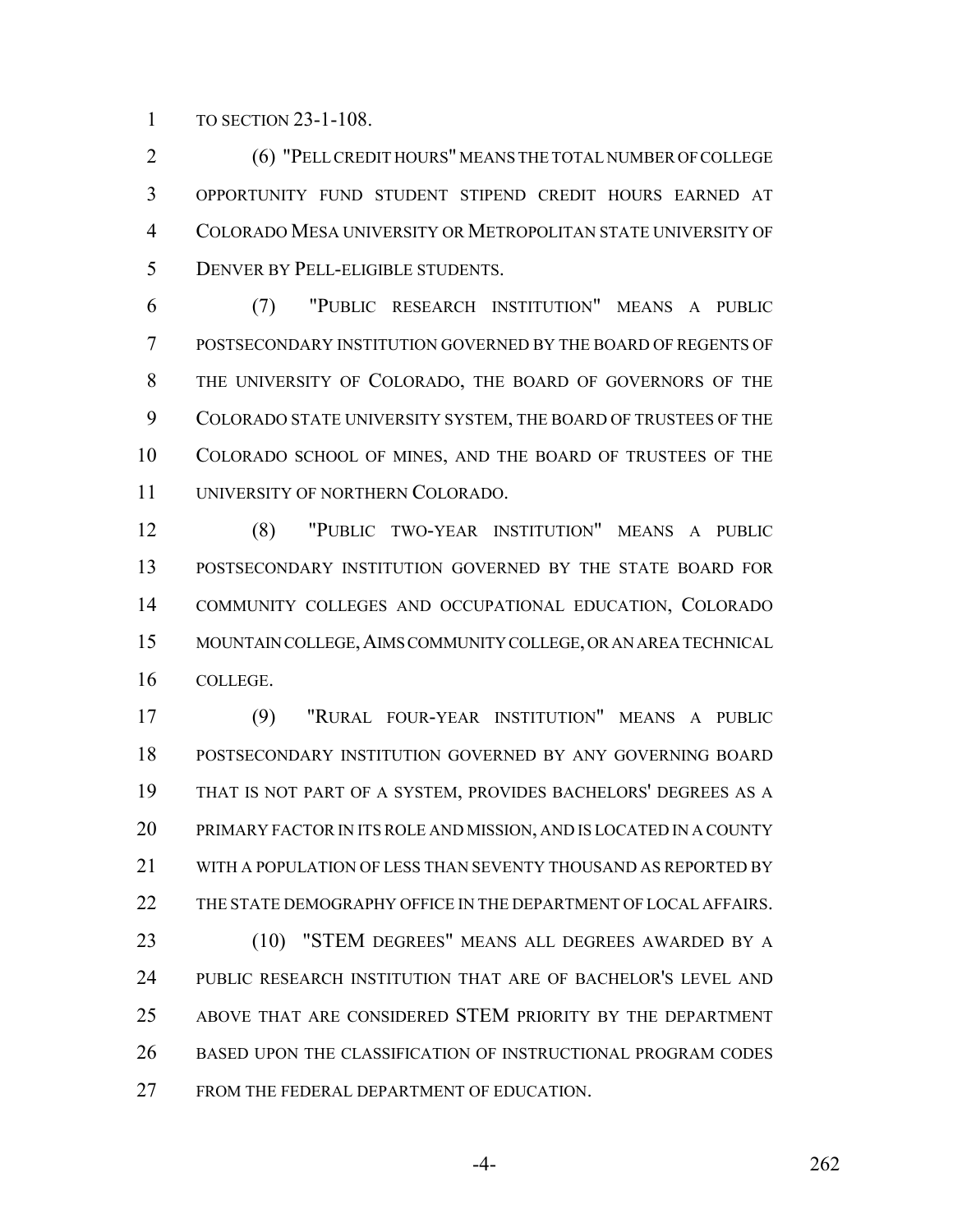**23-18-402. Targeted funds - allocation - repeal.** (1) (a) IN THE 2018-19 STATE FISCAL YEAR, NOT LESS THAN SIXTEEN MILLION EIGHT HUNDRED TWENTY-ONE THOUSAND ONE HUNDRED SEVENTY-EIGHT DOLLARS MUST BE PROVIDED TO PUBLIC RESEARCH INSTITUTIONS, PUBLIC TWO-YEAR INSTITUTIONS, RURAL FOUR-YEAR INSTITUTIONS, AND ANY OTHER INSTITUTION OF HIGHER EDUCATION ELIGIBLE PURSUANT TO THIS SECTION IN ORDER TO FUND SPECIFIC PROGRAM AND POLICY GOALS OF THE MASTER PLAN AND THE INSTITUTIONS' COMMITMENT TO MEETING THE 9 MASTER PLAN GOALS AS PROVIDED IN SECTION  $23-1-108$   $(1.5)(f)(I)(B)$ . THIS SUBSECTION (1)(a) IS REPEALED, EFFECTIVE JUNE 30, 2020.

 (b) IN THE 2019-20 STATE FISCAL YEAR AND EACH STATE FISCAL YEAR THEREAFTER, NOT LESS THAN EIGHTEEN MILLION DOLLARS MUST BE PROVIDED TO PUBLIC RESEARCH INSTITUTIONS, PUBLIC TWO-YEAR INSTITUTIONS, RURAL FOUR-YEAR INSTITUTIONS, AND ANY OTHER INSTITUTION OF HIGHER EDUCATION ELIGIBLE PURSUANT TO THIS SECTION IN ORDER TO FUND SPECIFIC PROGRAM AND POLICY GOALS OF THE MASTER PLAN AND THE INSTITUTIONS' COMMITMENT TO MEETING THE MASTER 18 PLAN GOALS AS PROVIDED IN SECTION  $23-1-108$   $(1.5)(f)(I)(B)$ .

 (2) FOR THE 2018-19 STATE FISCAL YEAR, FUNDING IS ALLOCATED AS FOLLOWS:

**(a) THREE MILLION SEVEN HUNDRED THIRTY-EIGHT THOUSAND**  FORTY DOLLARS TO THE RURAL FOUR-YEAR INSTITUTIONS IN IDENTICAL DOLLAR AMOUNTS. THE INSTITUTIONS SHALL USE THIS FUNDING TO ADVANCE THE MASTER PLAN GOALS, WHICH MAY INCLUDE INVESTMENT IN AFFORDABILITY AND INNOVATION.

**(b)** THREE MILLION SEVEN HUNDRED THIRTY-EIGHT THOUSAND FORTY DOLLARS TO COLORADO MESA UNIVERSITY AND METROPOLITAN

-5- 262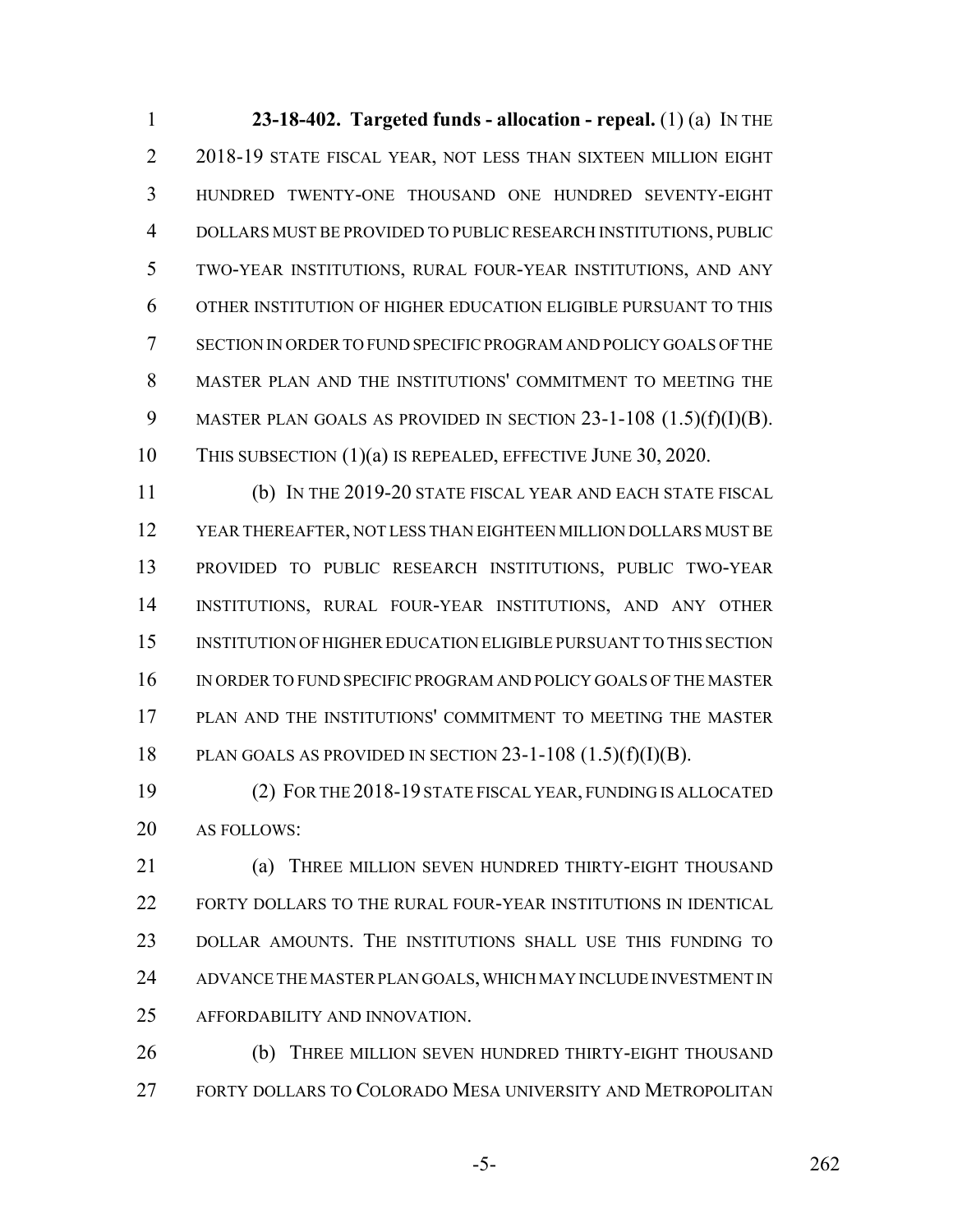STATE UNIVERSITY OF DENVER BASED ON EACH INSTITUTION'S PERCENTAGE SHARE OF THE ACTUAL PELL CREDIT HOURS IN THE MOST RECENTLY COMPLETED FISCAL YEAR. THE INSTITUTIONS SHALL USE THIS FUNDING TO ADVANCE THE MASTER PLAN GOALS, WHICH MAY INCLUDE INVESTMENT IN PROGRAMS THAT SUPPORT CREDENTIAL COMPLETION FOR LOW-INCOME STUDENTS.

 (c) FOUR MILLION SIX HUNDRED SEVENTY-TWO THOUSAND FIVE HUNDRED FORTY-NINE DOLLARS TO THE PUBLIC RESEARCH INSTITUTIONS BASED ON EACH INSTITUTION'S PERCENTAGE SHARE OF ALL STEM DEGREES AWARDED IN THE MOST RECENTLY COMPLETED FISCAL YEAR. THE INSTITUTIONS SHALL USE THIS FUNDING TO ADVANCE THE MASTER PLAN GOALS, WHICH MAY INCLUDE INVESTMENTS TO INCREASE HIGH-DEMAND CREDENTIAL COMPLETION.

14 (d) FOUR MILLION SIX HUNDRED SEVENTY-TWO THOUSAND FIVE HUNDRED FORTY-NINE DOLLARS TO THE PUBLIC TWO-YEAR INSTITUTIONS BASED ON EACH INSTITUTION'S PERCENTAGE SHARE OF LONG-TERM CERTIFICATES AWARDED IN THE MOST RECENTLY COMPLETED FISCAL YEAR. THE INSTITUTIONS SHALL USE THIS FUNDING TO ADVANCE THE MASTER PLAN GOALS, WHICH MAY INCLUDE INVESTMENTS TO INCREASE ANNUAL CREDENTIAL COMPLETION.

 (e) THIS SUBSECTION (2) IS REPEALED, EFFECTIVE JUNE 30, 2020. (3) FOR THE 2019-20 STATE FISCAL YEAR, AND EACH STATE FISCAL YEAR THEREAFTER, THE TOTAL AMOUNT APPROPRIATED FOR TARGETED FUNDING IN ORDER TO MAKE PROGRESS ON THE MASTER PLAN GOALS SHALL BE ALLOCATED AS FOLLOWS:

 (a) TWENTY-TWO AND TWENTY-TWO ONE-HUNDREDTHS PERCENT OF THE TOTAL SHALL BE ALLOCATED TO THE RURAL FOUR-YEAR

-6- 262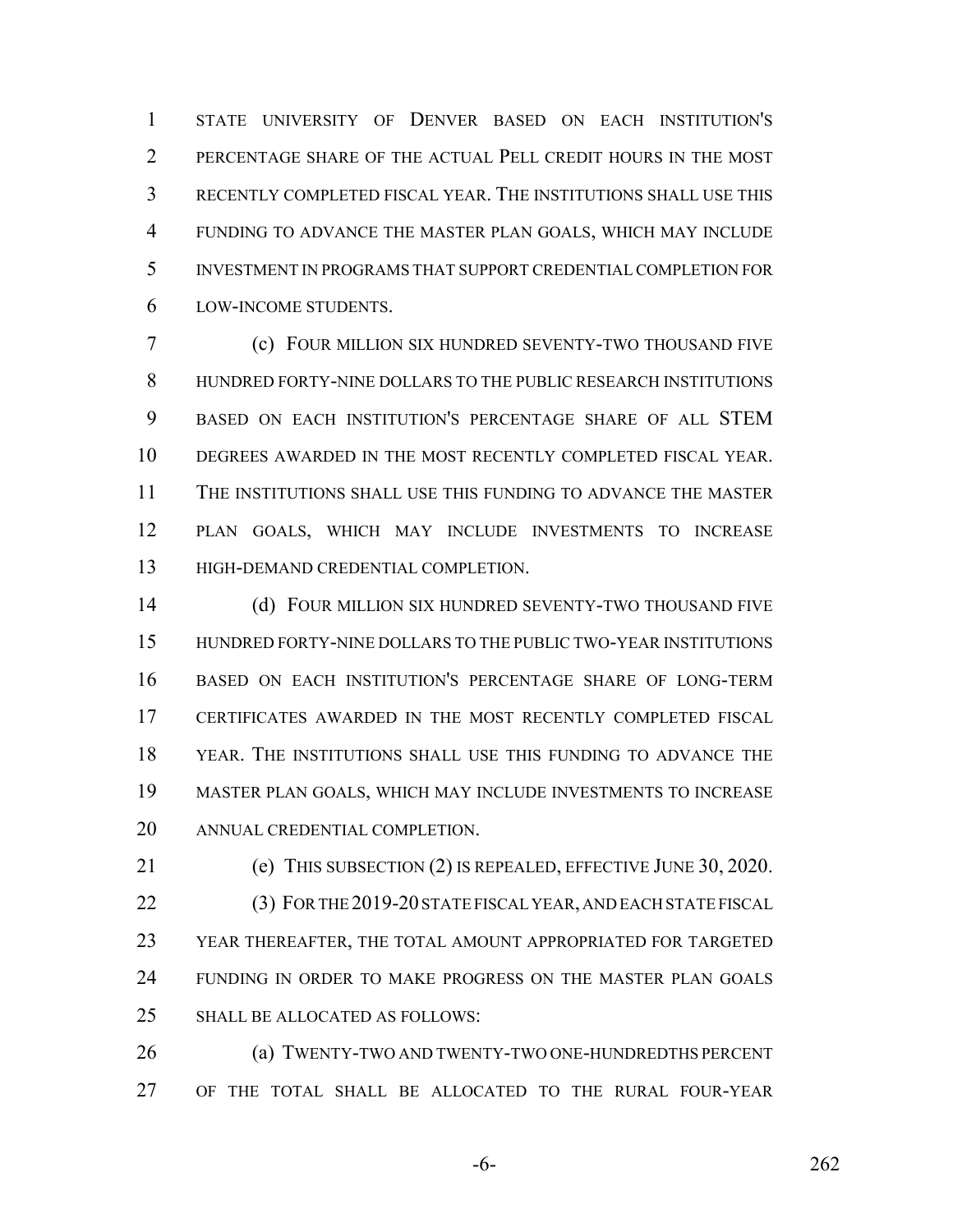INSTITUTIONS, IN EQUAL SHARES;

 (b) TWENTY-TWO AND TWENTY-TWO ONE-HUNDREDTHS PERCENT OF THE TOTAL SHALL BE ALLOCATED TO COLORADO MESA UNIVERSITY AND METROPOLITAN STATE UNIVERSITY OF DENVER BASED ON EACH INSTITUTION'S GOVERNING BOARD'S PERCENTAGE SHARE OF PELL CREDIT HOURS PROVIDED IN THE MOST RECENTLY COMPLETED FISCAL YEAR;

 (c) TWENTY-SEVEN AND SEVENTY-EIGHT ONE-HUNDREDTHS PERCENT OF THE TOTAL SHALL BE ALLOCATED TO THE PUBLIC RESEARCH INSTITUTIONS BASED ON EACH INSTITUTION'S PERCENTAGE SHARE OF ALL STEM DEGREES AWARDED IN THE MOST RECENTLY COMPLETED FISCAL YEAR; AND

 (d) TWENTY-SEVEN AND SEVENTY-EIGHT ONE-HUNDREDTHS PERCENT OF THE TOTAL SHALL BE ALLOCATED TO THE PUBLIC TWO-YEAR INSTITUTIONS BASED ON EACH INSTITUTION'S PERCENTAGE SHARE OF ALL LONG-TERM CERTIFICATES AWARDED IN THE MOST RECENTLY COMPLETED FISCAL YEAR.

 **23-18-403. Institution spending plan - department review - report.** (1) (a) (I) NO LATER THAN JULY 1, 2018, EACH PUBLIC RESEARCH INSTITUTION, PUBLIC TWO-YEAR INSTITUTION, RURAL FOUR-YEAR INSTITUTION, AND ANY OTHER INSTITUTION OF HIGHER EDUCATION THAT RECEIVES MONEY PURSUANT TO SECTION 23-18-402 SHALL SUBMIT A PLAN TO THE DEPARTMENT AND THE COMMISSION IDENTIFYING HOW MONEY ALLOCATED PURSUANT TO SECTION 23-18-402 (2) WILL BE SPENT TO ADVANCE THE INSTITUTION'S ABILITY TO MEET THE GOALS OF THE MASTER 25 PLAN, AS PROVIDED IN SECTION -1-108  $(1.5)(f)(I)(B)$ .

26 (II) IN ORDER TO RECOGNIZE THE UNIQUE ROLE AND MISSION OF THE PUBLIC INSTITUTIONS OF HIGHER EDUCATION, THE PLANS SUBMITTED

-7- 262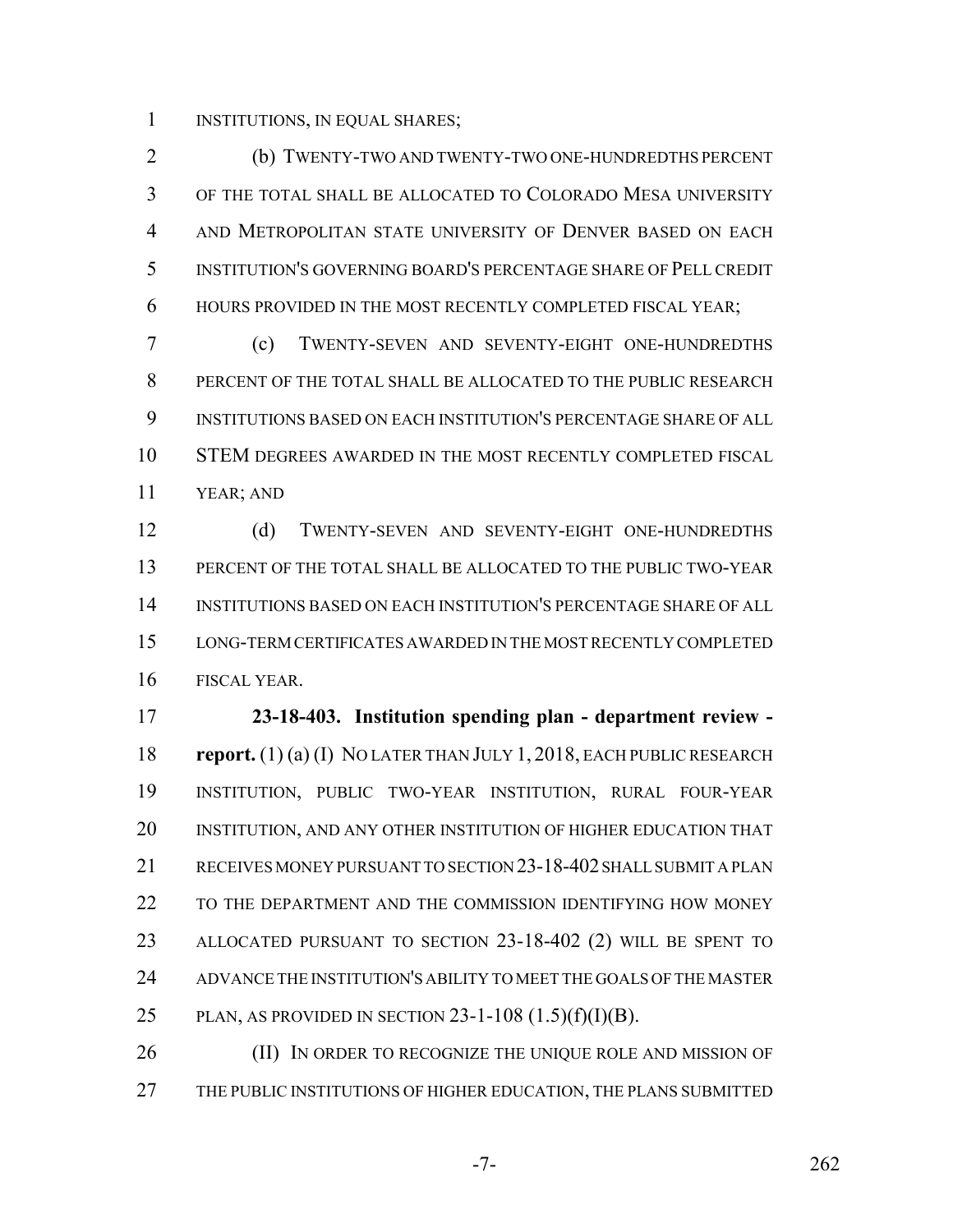PURSUANT TO THIS SECTION MAY VARY IN PROGRAM AND SCOPE BUT MUST DIRECTLY RELATE TO ONE OF THE GOALS IDENTIFIED IN THE CURRENT MASTER PLAN.

 (III) THE PLANS SUBMITTED PURSUANT TO THIS SECTION MUST IDENTIFY WHAT THE INSTITUTION PLANS TO ACHIEVE AS A RESULT OF THE INVESTMENT AND MUST EXPLAIN HOW THIS OUTCOME WILL BE MEASURED.

 (b) WITHIN THIRTY DAYS OF SUBMISSION OF THE PLANS, THE DEPARTMENT, IN COORDINATION WITH THE COMMISSION, MAY PROVIDE FEEDBACK TO AN INSTITUTION REGARDING A PLAN SUBMITTED PURSUANT 10 TO THIS SECTION.

 (c) IF AN INSTITUTION MAKES CHANGES TO ITS PLAN AFTER RECEIVING THE DEPARTMENT'S FEEDBACK, THE INSTITUTION SHALL FORWARD ITS FINAL PLAN TO THE DEPARTMENT WITHIN THIRTY DAYS AFTER RECEIVING THE DEPARTMENT'S FEEDBACK.

 (2) (a) IF AN INSTITUTION REDIRECTS MONEY ALLOCATED PURSUANT TO SECTION 23-18-402 FOR ANOTHER PERMITTED USE, THE INSTITUTION SHALL SUBMIT A REVISED PLAN WITHIN THIRTY DAYS AFTER THE CHANGE TO THE DEPARTMENT AND, WITHIN THIRTY DAYS AFTER SUBMISSION, THE DEPARTMENT, IN COORDINATION WITH THE COMMISSION, MAY PROVIDE FEEDBACK TO THE INSTITUTION REGARDING THE REVISED PLAN.

 (b) IF AN INSTITUTION MAKES CHANGES TO ITS PLAN AFTER RECEIVING THE DEPARTMENT'S FEEDBACK ON THE REVISED PLAN, THE INSTITUTION SHALL FORWARD ITS FINAL PLAN TO THE DEPARTMENT WITHIN THIRTY DAYS AFTER RECEIVING THE DEPARTMENT'S FEEDBACK.

 (3) NOTWITHSTANDING THE PROVISIONS OF SECTION 24-1-136 (11)(a), ON OR BEFORE DECEMBER 15, 2018, AND BY DECEMBER 15 EACH

-8- 262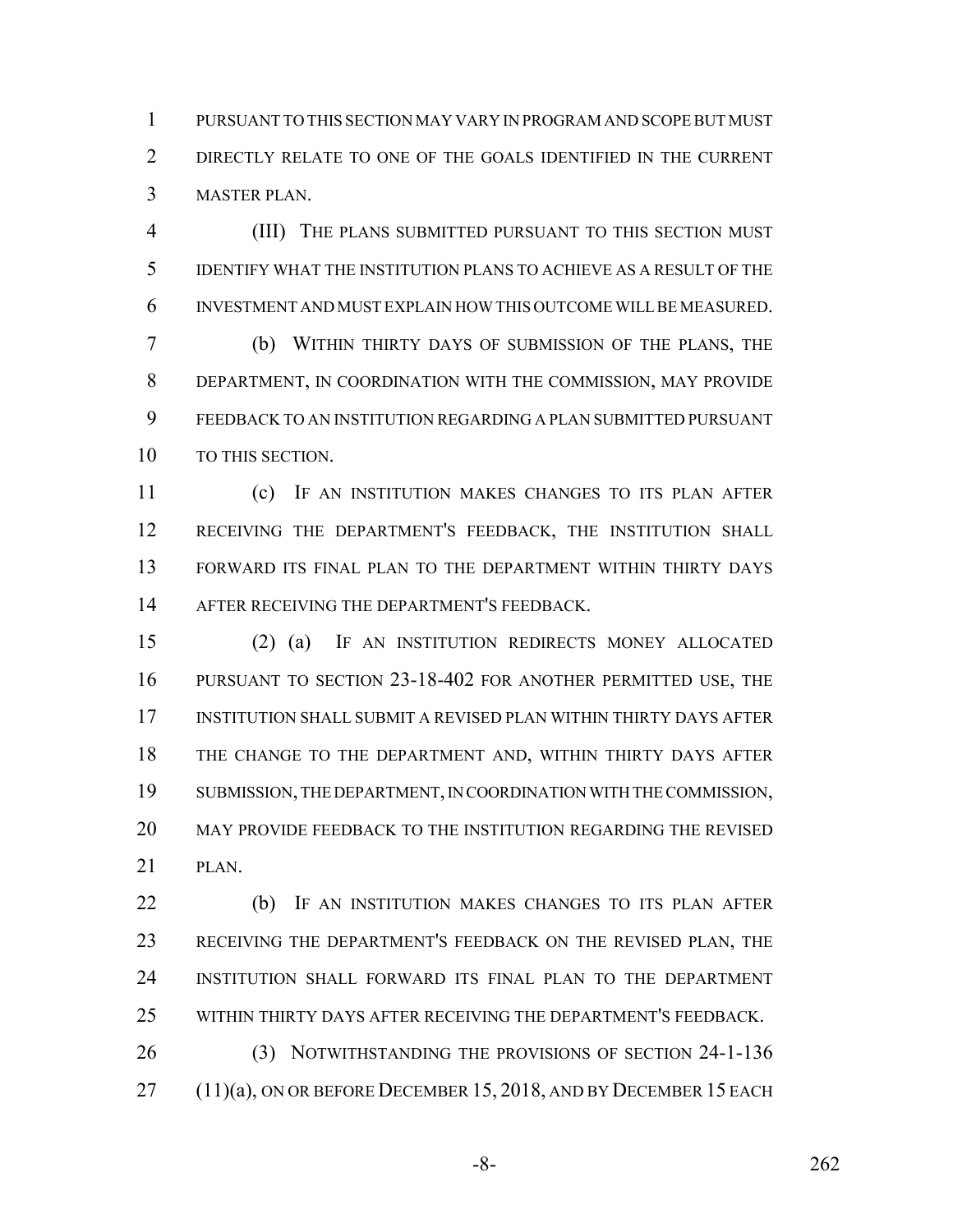YEAR THEREAFTER, THE DEPARTMENT SHALL SUBMIT A REPORT TO THE JOINT BUDGET COMMITTEE SUMMARIZING THE INSTITUTIONS' PLANS FOR USE OF MONEY ALLOCATED PURSUANT TO THIS SECTION IN THE CURRENT FISCAL YEAR. THE REPORT MUST EXPLAIN THE USE OF SUCH MONEY AT EACH INSTITUTION AND DESCRIBE HOW EACH INSTITUTION'S PLAN ADVANCES THE GOALS OF THE MASTER PLAN.

 **SECTION 3.** In Colorado Revised Statutes, 23-3.3-103, **add** (4) as follows:

 **23-3.3-103. Annual appropriations.** (4) THE PROVISIONS OF SUBSECTION (1) OF THIS SECTION CONCERNING APPROPRIATIONS FOR 11 STUDENT FINANCIAL ASSISTANCE UNDER THIS ARTICLE 3.3 SHALL NOT 12 APPLY TO APPROPRIATIONS MADE PURSUANT TO SECTION 23-18-402.

 **SECTION 4. Appropriation.** (1) For the 2018-19 state fiscal 14 year, \$16,085,510 is appropriated to the department of higher education. This appropriation is from the general fund. To implement this act, the department shall use this appropriation for the college opportunity fund program to be used for limited purpose fee-for-service contracts with state institutions.

 (2) For the 2018-19 state fiscal year, \$16,085,510 is appropriated to the department of higher education. This appropriation is from reappropriated funds received from the limited purpose fee-for-service contracts with state institutions under subsection (1) of this section. To implement this act, the department shall use the appropriation as follows: 24 Trustees of Adams state university \$1,246,014 25 Trustees of Colorado Mesa university \$1,167,073 Trustees of Metropolitan state university

27 of Denver \$2,570,967